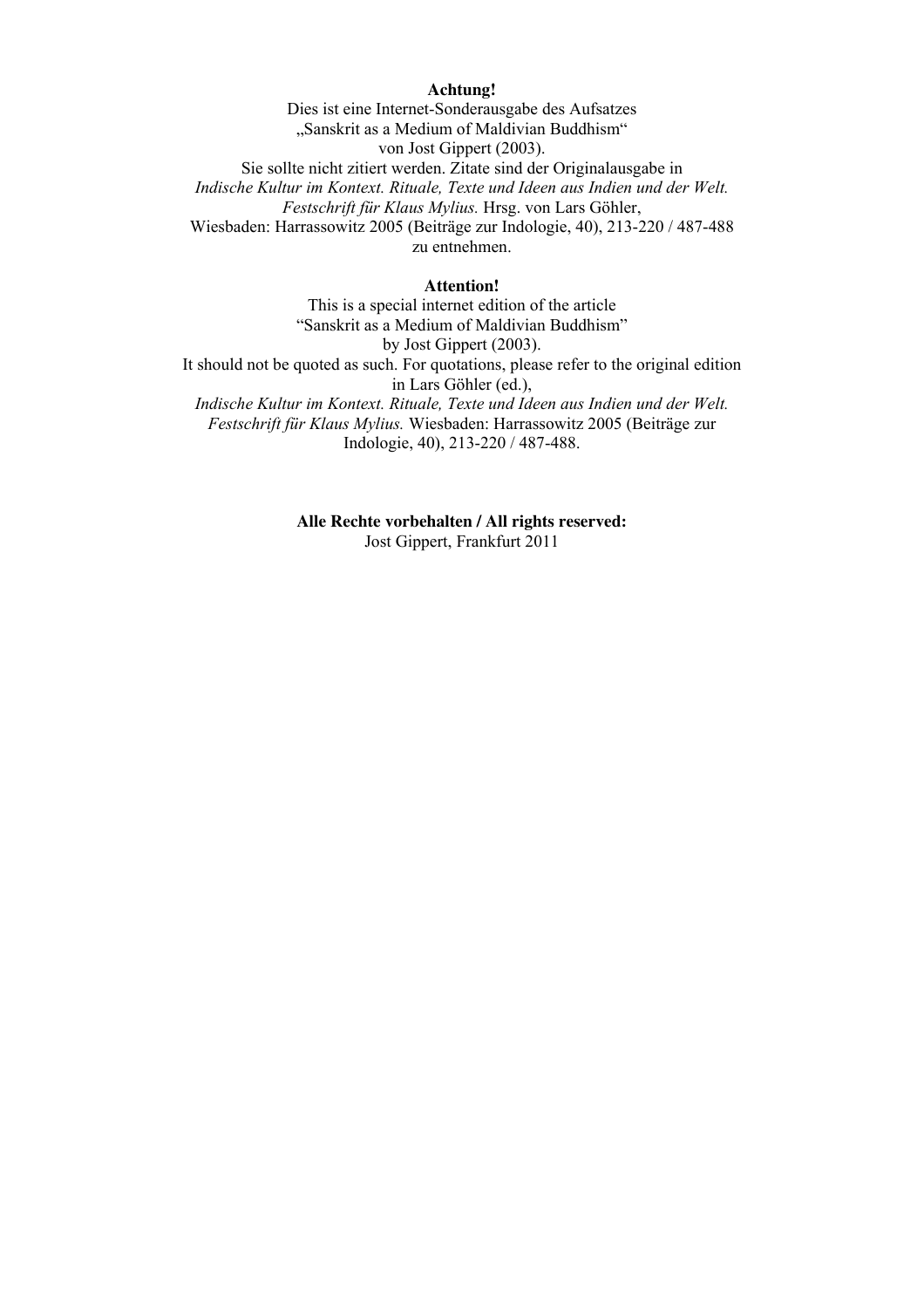## Sanskrit as a Medium of Maldivian Buddhism

## Jost Gippert

Among the areas that pertain to the Indian Subcontinent, the Maldives are peculiar in many respects. In the course of their history, the islands have seen long periods of stability as well as radical changes, which were usually induced from abroad. The most radical change consisted, as far as we can tell from historical sources, in the conversion of the inhabitants from Buddhism to Islam, which took place by the middle of the 12th century. The cultural reorientation it brought about was strong enough to withstand the impact of both European (esp. Portuguese) colonisation and modern tourism until the present day.

 While the circumstances of the Islamicisation can be established with confidence on the basis of contemporary documents (esp. copper plate grants, so-called *lōmāfanu*s, from the end of the 12th century) and historical records written either in the autochthonous Indo-Aryan language,  $Dhivehi<sup>1</sup>$  (esp. the so-called Kings' chronicle, the *r* $\bar{a}daval$ *i*) or in Arabic (esp. the so-called  $\bar{t}$ *arih*)<sup>2</sup>, little has been known so far about the Buddhist times preceding it. The reason for this may well be found in the fact that during the conversion process, most remnants of the former Buddhist culture were deliberately destroyed<sup>3</sup>, leaving but a few ruins of monasteries here and there under the coral sand<sup>4</sup>. The only written material from the Pre-Islamic period that had been unearthed until the end of the 20th century consists of inscriptions on two statues which were found in the islands' capital, Male, in the 1960ies and which have been stored in the National Museum eversince (cf. fig.  $1$ )<sup>5</sup>. But even though the inscriptions they bear resemble the script of the early *lōmāfanu*s, a typical Southern-Brāhmī cursive clearly related to the Old-Sinhalese script, no attempt of decipherment has been successful so  $far<sup>6</sup>$ ,

<sup>1</sup> For a general historical account of the Dhivehi language now cf. Fritz (2002).

<sup>2</sup> For a survey of the documents involved now cf. Gippert (2000).

<sup>3</sup> Cp. the documents quoted in Gippert (2000).

<sup>4</sup> Cf. Bell (1940) for a first account of the archaeology of the Maldives.

<sup>5</sup> A third inscribed artefact of this type (obviously the head of a God's statue, as well preserved in the Male museum) has been damaged too much to admit of a reading, only a few *akṣara*s being visible.

<sup>6</sup> The late Mr. Hasan Maniku, a Maldivian scholar who paved the way for thorough investigations into *lōmāfanu*s and other historical records, stated (in 1999) with resignation that these inscriptions "consist of unintelligible syllables only".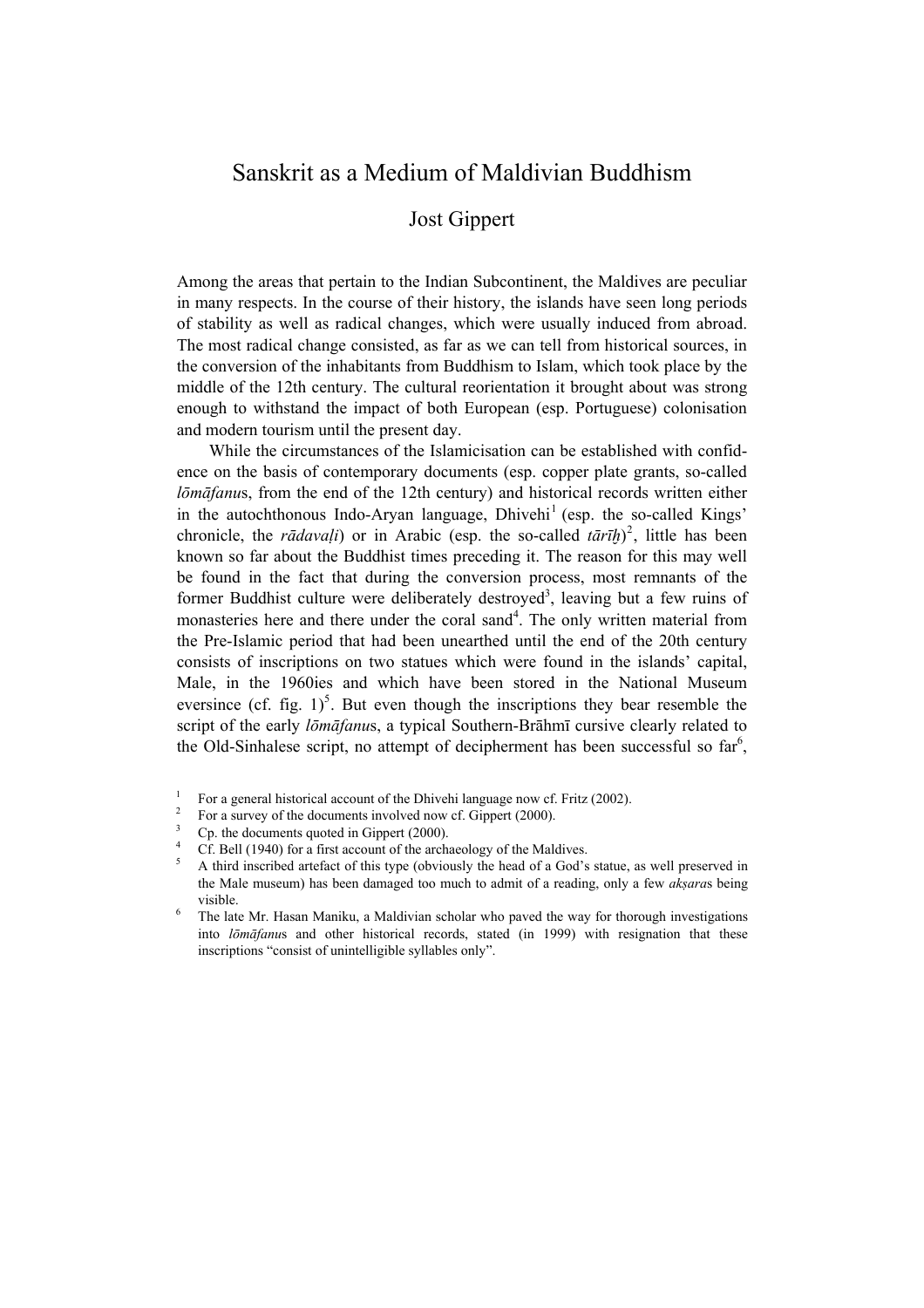and it is only from the weapon-like symbols that are engraved in the artefacts that they have been regarded as pertaining to a Vajrayana-type Buddhist environment<sup>7</sup>.

 This situation has now changed dramatically after an inscribed coral stone (shaped like a brick) was found in the remnants of a Buddhist monastery on the island of Landhoo in one of the northern atolls of the Maldives. By the script and the language it is written in, the inscription must be much older than those of the statues, presumably dating of the 6th-8th centuries, and by its contents it can clearly be shown that the Buddhism prevailing on the Maldives at that time was of the northern type, the text representing a *dhāraṇī*-like series of *mantras* for protection against demons such as *preta*s, *piśāca*s, or *kumbhāṇḍa*s 8 . In this way, it not only confirmed the assumption of Vajrayāna Buddhism being present on the islands in Pre-Islamic times but also paved the way for a reading and understanding of the later inscriptions, even though there is a fundamental difference between them: While the Landhoo inscription is basically written in an (Insular) Prakrit, with Sanskritisms appearing here and there, the texts on the statues are Sanskrit texts throughout, albeit written in a very cumbersome way (which has prevented former investigators from recognising this fact). In the following pages, I can give but a preliminary account of the statue inscriptions; my main concern will be to illustrate the problems that must be solved before a complete edition can be attempted<sup>9</sup>.

 It has hitherto remained unnoticed that the text of the two inscriptions is basically the same, even though the graphical differences remain notable. The main problem consists in the fact that the texts are engraved across the bodies of the statues in such a way that their beginnings, directions and ends are not easily determinable. In fig. 2, I have indicated the discernible text passages by colours and their respective starting points by numbers and arrows. It will be clear from these pictures that in the second inscription, equivalents of the initial part of the first one (1) and the phrase which is regarded as its closing passage here (7) are missing; whether this was intentional or due to damages, must remain open until further investigations into the surface of this statue have been undertaken.

 In both inscriptions, we obviously deal with the invocation of a Vajrayānic deity. The text is very similar in its wording to some of the *mantra* (or *vidyā*) formulas collected in the so-called *Sarvatathāgatatattvasaṃgraha* (STTS), a tantric Mahayāna text (also known as *Vajraśekharasūtra*) that has been preserved in a Sanskrit manuscript from Nepal as well as in Chinese and Tibetan versions<sup>10</sup>. Of the "magical formulas" it contains, which were discussed at large by D.L.

<sup>7</sup> Cf. Naseema (1999, 5 and 19) and Tholal (2002, 13 f.) for details.

<sup>8</sup> Cf. Gippert (forthcoming 2003) for a detailed study of this inscription.

<sup>9</sup> <sup>9</sup> The publication of a first edition is envisaged for 2005.

<sup>10</sup> Cf. Yamada (1981, 5-6); a facsimile edition of the Nepal manuscript is provided by Lokesh Chandra / Snellgrove (1981).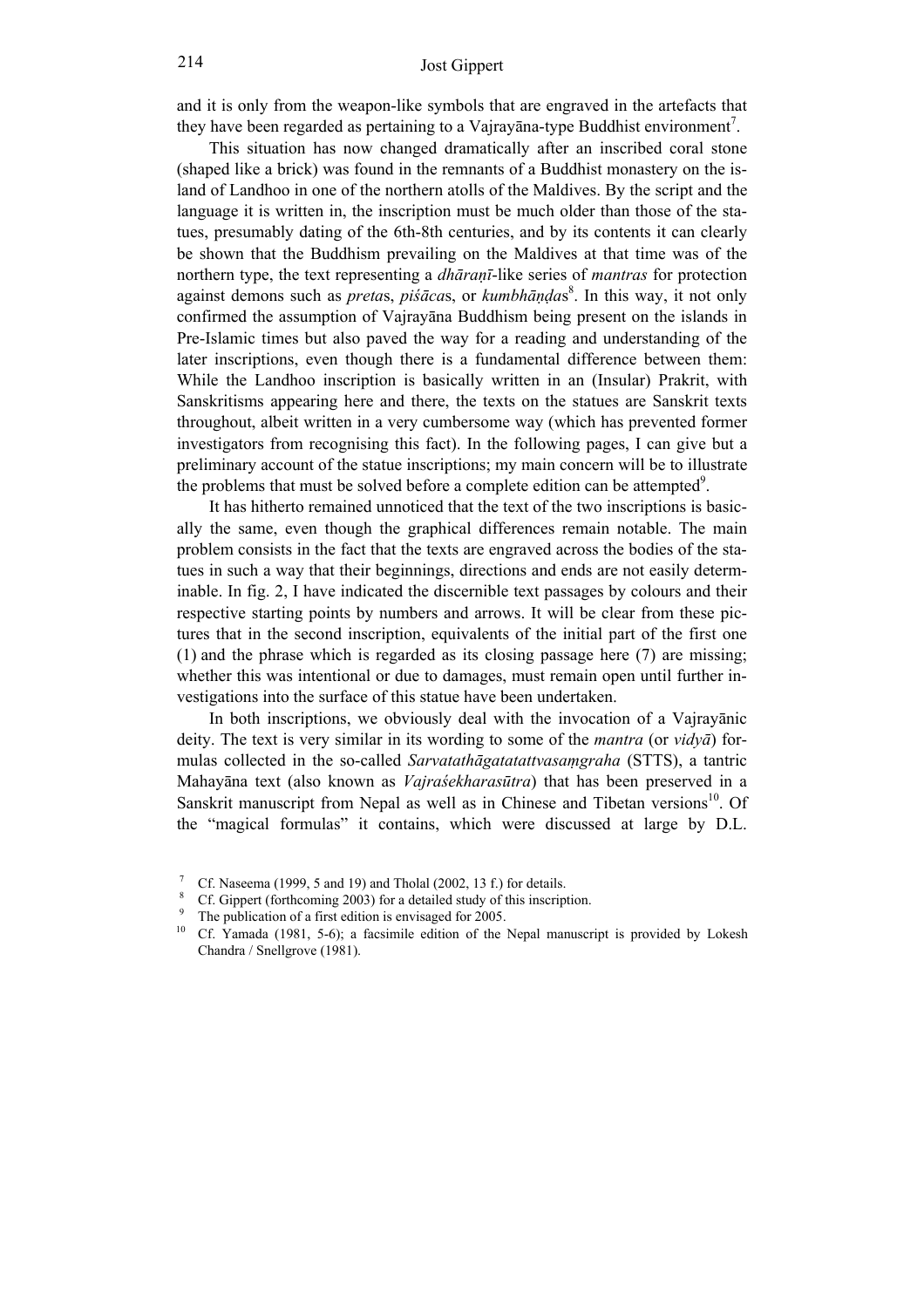Snellgrove in his account of "Indo-Tibetan Buddhism" (1987, p. 141ff.), the one pertaining to (and uttered by) "the Bodhisattva Vajraviśva" alone contains at least ten elements that are also present in our inscriptions. The formula runs as follows (with punctuation marks added according to the meaning):

*oṃ vajra-karmottama, vajra-dhara-samayam anusmara! śumbha-niśumbha, ākarṣaya, pravésaya, āveśaya, bandhaya! samayaṃ grahaya! sarva-karmāṇi me kuru, mahā-sattva! huṃ! phaṭ!*

Cp. Snellgrove's translation (1987, p. 142): 'O vajra-action, most excellent, bear in mind the pledge of Vajradhara. *Śumbha niśumbha*<sup>11</sup> – coerce, induce, prevail, bind,

hold to the pledge, affect all actions for me, O Vajrasattva.'

What we find in our inscriptions is, first of all, the *bīja* syllables *oṃ, huṃ,* and *phaṭ*, which are in quite likewise manner exposed to the beginnings and ends, resp., of given text passages; we thus read *oṃ* (written *omu* or *om̐*) at the beginning of the sections marked (2) and (7) in the figures, *huṃ* (written in this way) in the middle of (1) and at the end of (7), and *hum hum hum phat phat* (written *hum*<sup>*hum*<sup>*n*</sup></sup> *hum<sup>* $\dot{m}$ *</sup> pat<sub>\</sub>* pat<sub>\</sub> in both inscriptions) at the end of (4). In the latter passage, *hum*<sup> $\dot{m}$ </sup> is preceded by a sequence of *akṣara*s that must be read as *sa-ma-ya-ma-nu-ṣma-ra*, thus clearly representing the clause *samayam anuṣmara* 'bear in mind the pledge' of the STTS formula. The imperatives *ākarṣaya* 'coerce, draw near' and *praveśaya* 'induce, let enter' are met with in passage (2), written *a-ka-rṣa-ya* and *pra/ā-ve-sa-ya* on the two statues (orange and pink color sections). Instead of *sarva-karmāni me kuru*, we find *... ka-ra ka-ra ku-ru ku-ru ma-ma ka-rm(m)ā-n(i)* 'causer / doer, do / perform my actions' in (3), and *sarva-* 'all' is met with as a compound member in, among others, *sa-rvva-pa-ra-ma-ntra* in (2), which must be read as *sarva-para-mantrān* 'all *mantras* (uttered) by others' here<sup>12</sup>, given that it is clearly the object of the double imperative *bhi-nda bhi-nda* 'smash, destroy' following, just as *para-mantrān* appears as an object of *bhañja, marda,* and *khāda* 'break, crush, and devour' in another formula of the STTS (p. 178, l. 14). As in several further *mantra*s of this *sūtra* (e.g., p. 293, l. 8 and 3), the imperative *bhinda* is put in a rhyming contrast with its quasi-synonym *chinda* 'cut, split', written *ṣinda* or *sinda* in our inscriptions (section 2).

<sup>11</sup> According to Snellgrove (1987, p. 141 n. 50), "*Niśumbha* and *śumbha* ... are the names of two titans famous in Hindu tradition for their prolonged austerities and magical powers."

<sup>12</sup> This compound must be distinguished from *para-mantra* appearing in other Buddhist texts which is regarded as a *varia lectio* of *para-mātrā̆* denoting 'a high number'; this alone is documented in the dictionaries (Monier-Williams, SED, p. 587a; Edgerton, BHSD, p. 319ab).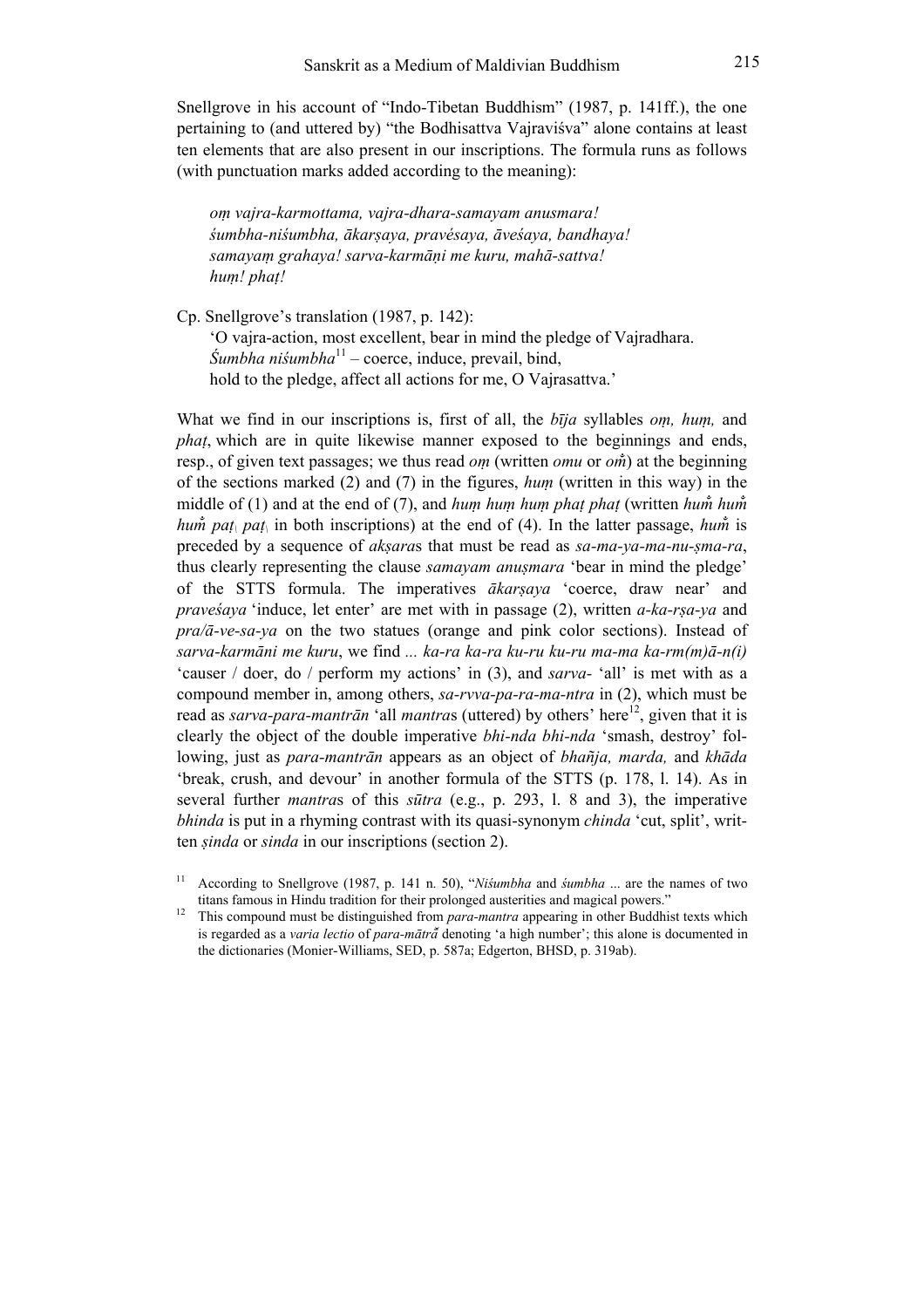As we can see from the examples quoted so far, the graphical representation of the Sanskrit words is unusual, to say the least. To explain this, we have to assume that the Dhivehi language as spoken at the time when the inscriptions were written (probably the 10-12th century A.D.) must have interferred with the "correct" pronunciation of Sanskrit in many ways, thus yielding "irregular" spellings. This may well be be responsible for the addition of an *-u* vowel to word-final consonants (as in *omu* standing for *oṃ*), which has remained a feature typical of Dhivehi until the present day; cp., e.g., the modern word *xādimu* 'servant' representing Arabic *hādim* 'id.'<sup>13</sup>. Another feature that can be explained by assuming an interference of spoken Dhivehi is the confusion observable in the spelling of sibilants (cp. the doublet of *sinda* and *ṣinda* quoted above). This reflects the fact that at an early stage of the prehistory of Dhivehi, all three sibilants of Old Indic as well as the two palatals *c* and *ch* fell together into one /s/, which later even tended to develop into [h] (or  $\emptyset$ ) depending on its position in a given word (as in Sinhalese)<sup>14</sup>. At the same time, the distinction of aspirated and non-aspirated sounds was lost so that *paṭ* became an equivalent spelling of the "regular" *phaṭ* <sup>15</sup>. Likewise, the confusion of short and long vowels manifesting itself in the spellings of *a-karṣaya* (instead of *ā-°*) and *prā-vesaya* (instead of *pra-veśaya*) must reflect the early merger of short and long vowels which was another characteristic trait of the Prakrits underlying Dhivehi and Sinhalese<sup>16</sup>.

 The latter observations conceal the clue to several other problematical elements of the two inscriptions. First, we must state that of the many compounds containing the term *vajra* that occur in the STTS (and similar texts)<sup>17</sup>, none is met with on the statues. What we do find, is a sequence *a-ra-kṣī-tta-va-jra* which might be read as a vocative *a-rakṣita-vajra*, 'unguarded Vajra!', in the introductory formula (1) of statue 1 (*namas samanta a°*, '(your) praise (be) forever, u.V.'); and a sequence written *va-jra-ki-nşi-ra-ya* (and  $\degree$ -*nsi*- $\degree$ , resp.) at the beginning of section (6) in both inscriptions. At first glance, one might suggest that this sequence consists of three words, *vajra kiṃ-ci raya*, with *kiṃ-ci* equivalent to *kaś-ci* appearing, instead of "regular" *kaś-cid* 'whoever', in one of the Gilgit Buddhist texts, viz. the *Sarva*tathāgatādhisthānavyūha (p. 75, l. 12: yah kaści rājā vā rājnī vā ...; similar ib. 76, 14: *yaḥ kaści māṃ svarūpeṅāb h ikāṃkṣī bʰave tena ...*). This, however, would

<sup>13</sup> Cp. Fritz (2002, p. 133).

Cf. Fritz/Gippert (1999, p. 40f.) and Fritz (2002, p. 32).

<sup>15</sup> This rule may also be seen at work in the *bīja* syllables *ka-kka ka-ka ka-i ka-i* if these reflect a sequence such as *kha kha kha kha khai khai* appearing in the Chinese transcripts of several *dhāraṇī* texts contained in the Taishō canon (e.g., T. 963: 338a 3; T. 964: 338b 25; T. 997: 568c 11; citations from the Taishō are here and elsewhere quoted from CBETA 2000).

<sup>&</sup>lt;sup>16</sup> For the sound changes concerned, cf. also Fritz/Gippert (1999, p. 32) and Fritz (2002, p. 28f.).<br><sup>17</sup> Cf. e.g., the list given in Spellgrove (1987, p. 210).

Cf., e.g., the list given in Snellgrove (1987, p. 210).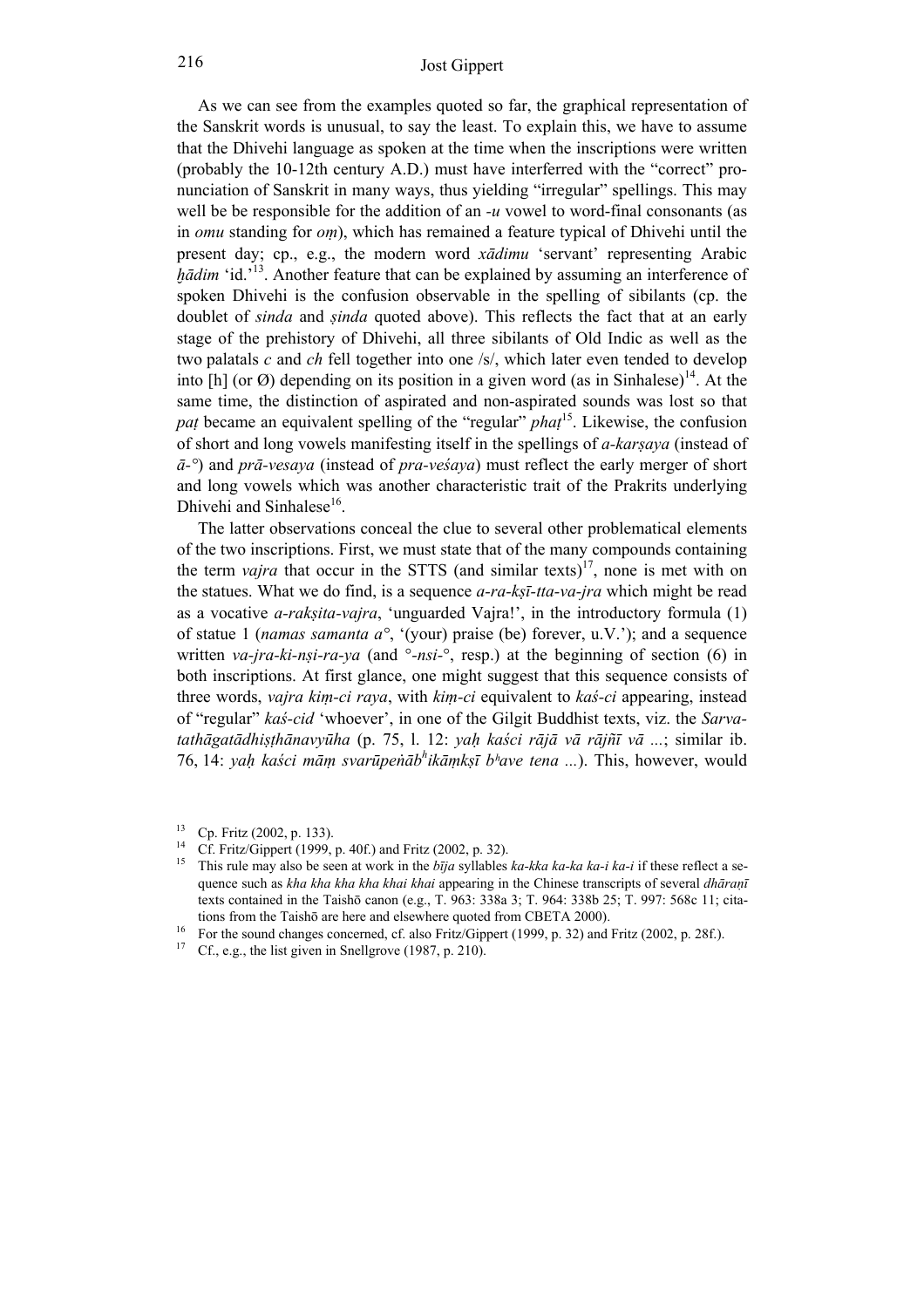leave no explanation for *raya* (which cannot represent  $r\bar{a}j\bar{a}$  'king' in any case<sup>18</sup>). The same holds true for the assumption that *(vajra-)kiṃci* might be the (compound) name of a deity. This assumption is suggested by N. Dutt's summary of the contents of another Gilgit text, viz. the *Bhaiṣajyaguru Sūtra* (BGS; Dutt 1984, p. 57) where one *Kiṃca* is mentioned as a chief of the *rākṣasas* alongside "*Vajra, Sanila, Indraloka, Pāyila, Vidala,* etc.". The text passage in question does not contain a *kiṃca*, however, but a 'general of demons' (*mahāyakṣasenāpati*) named *kiṃb h īra*; cf. the text edition, p. 26, l. 13 (similarly in the edition of BGS in Vaidya 1961, p. 172, l. 24). This latter reading is also confirmed by the Chinese version of the BGS pertaining to the Taishō canon (T. 449) which has *Gung-pi-lo da-jiang*   $\neq$ **E.F**<sub>1</sub>, **i.e.** 'General *Kimbhīra*', in the given passage (p. 404, l. 11)<sup>19</sup>. Instead of an unattested name † *kiṃca*, it is then probable that we have a similar expression here as the one we find in STTS  $166^{20}$  which reads:

kapālamālālaṃkṛtasarvakāye kiṃ cirāyasi \*vajrakhaṭvāṅgadʰāriṇi<sup>21</sup> preta*mānuṣaśarīre śīghram āveśaya praveśaya bandha[ya vaśī-kuru māraya vajra-rākṣasī hūṃ hūṃ hūṃ hūṃ phaṭ ||]*

It is clear that *kiṃ cirāyasi* must be a verbal phrase meaning 'what are you late for?' here:

'Oh (deity provided with a) body all adorned with a garland of bowls, why are you late? Oh \*holder of a club with a skull at the top, having the body of both

<sup>18</sup> In Dhivehi, O.I. *rājā* is represented both by the inherited word *ras* and by the loan *rāda*. The regular outcome of O.I. *-j-* is *s*. Cf. Fritz (2002, p. 50).

<sup>19</sup> The Tibetan text referred to by Dutt (1984, p. 26, n. 13) has *jiṃ'jigasa* instead of *kiṃb h īra.*

<sup>&</sup>lt;sup>20</sup> Fol. 42b l. 1 in the facsimile edition, p. 307 in Yamada's edition (1981).

Yamada's edition (1981, p. 307, l. 1) has KAPĀLA MĀLĀ LAŇKRTA SARVA-KAYE KIMCI RĀYASI VAJRA-KAHTVĀNGA-DHĀRIŅI. This reading can hardly be maintained with respect to the word boundaries it contains, letting alone the curious ligature *-htv-* which it implies in KAHTVĀNGA. For the latter word, the facsimile edition of the Sanskrit manuscript (fol. 166b, l. 1: Lokesh Chandra / Snellgrove 1981, p. 42) rather suggests an abbreviated *\*vajrakhaṭvāṅga*, with *-dhāriṇī* 'bearer' missing (there being but five akṣaras visible after *vajra-* and before the following *preta-*); the restitution yielding the meaning '(bearer) of a club shaped like the foot of a bedstead', i.e., 'a club or staff with a skull at the top', is nevertheless supported by the Chinese transcript (Dānapāla's version, Taishō no. T. 882: vol. 18, p. 398a, l. 7) where the word in question (-*khaṭva-*) is rendered by the syllables *kie-chun* (*kie:* Rüdenberg 1963, p. 159, no. 2023: 'hingehen; tapfer, mutig', missing in Karlgren 1923, p. 55f. under no. 73; *chun:* Rüdenberg 1963, p. 599, no. 7426: 'eine Art Zeder; Vater'; Karlgren 1923, p. 359 under no. 1268). By the use of Chinese *chun*, the alternative reading \**vajrakhaḍga* '(holder of a) Vajra sword' as suggested by Yamada for another occurrence of the same word within a close context (o.c. p. 305, l. 4; facsimile edition, fol. 165b, l. 3; Chinese transcript T. 18, 397b l. 24) can be ruled out as well. For *khaṭvāṅga-* cf. Monier-Williams, SED, 335b and Snellgrove (1987, 154).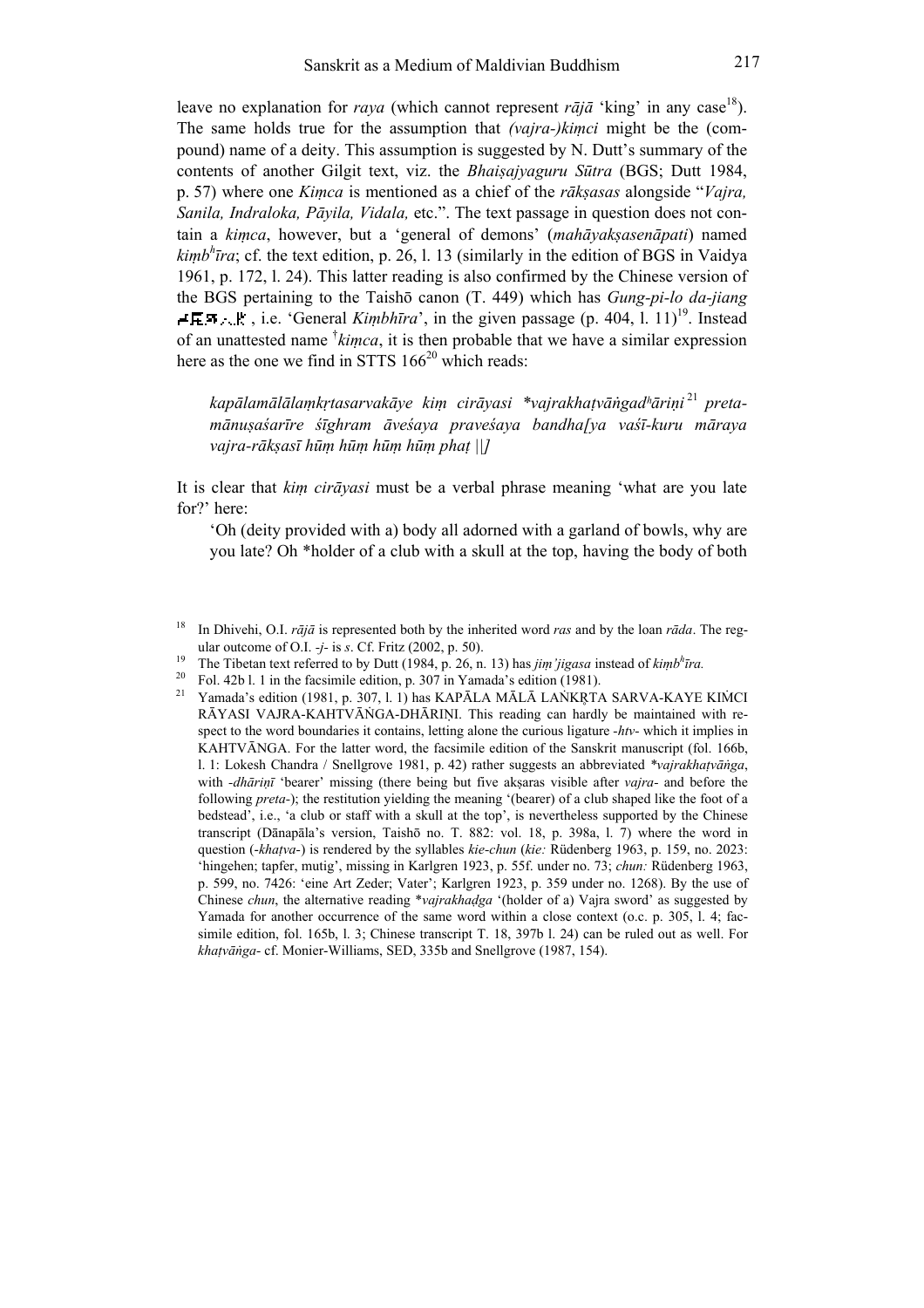*pretas* and *mānusas*, come quickly, enter<sup>22</sup>, bind, subjugate, kill, oh *Vajrarākṣasī*.'

In quite a similar way, the *Hayagrīvavidyā*, a magic spell devoted to a horse-neck shaped deity, comprises the phrase *gʰorapiśācasarvagraheṣv apratihato mama varavajradaṃṣṭra kiṃ cirāpayasi*<sup>23</sup>, with *cirāpayasi* reflecting not the plain denominative present 'to be absent or delayed for long'<sup>24</sup> of *cira-* 'long lasting' but its (secondary) causative<sup>25</sup>: 'Unimpaired by all the possessions (caused by) terrific *piśāca*s, my favourite Vajra-tusk, why do you waste time?'

 In contrast to the two indicative forms of the passages quoted above, the Maldivian statues seem to show an imperative: *vajra kiṃ ciraya*. It is true that this would yield an awkward translation ('V., why (lit. what [for]) delay!'), but there is no indication whatsoever of a second person singular indicative ending (*-si*) following. Instead, the text continues with *ma-ma sa-(r)vv/bba-ya-(r)ttha sa-dya sva-ha* which must be restored as *mama sarva:arthān sadyaḥ svāha*. Taking this all together, we arrive at the conclusion that the interrogative pronoun, *kiṃ*, was reinterpreted as if it were a negation particle here, yielding a meaning like 'Vajra, accelerate ( $\approx$  don't delay) my (reaching) all (my) aims immediately, hail!' All this presupposes, of course, that the knowledge of Sanskrit the engravers of the inscriptions relied upon was rather limited.

 The same conclusion suggests itself if we consider the expression *ma-hā-vi-lamba* which occurs two times in both inscriptions, introducing section (4) and immediately preceding the formula *samayam anuṣmara* we have discussed above. In the light of the related passages quoted from the STTS, *mahāvilamba* seems to represent a name (viz. of a deity addressed) again. There is good evidence, however, that we have to see a negated imperative *mā vilamba* with the meaning 'don't be late, don't waste time' here instead; this is suggested by the manifold occurrence of this formulaic imperative in the Gilgit manuscripts and other Buddhist Sanskrit texts<sup>26</sup>. If this is correct, *mahā* must represent a hyper-sanskritised spelling of the

<sup>&</sup>lt;sup>22</sup> Note the re-occurrence of these two imperatives in the given context.

 $^{23}$  p. 443, l. 16 f. of the edition in Dutt 1984.

<sup>24</sup> Monier-Williams, SED p. 399a notes the two present stems *ciraya* and *cirāya* side by side, with the same meaning of 'to act slowly, delay, be absent a long while'. *cirāyati* is also supposed to be reflected by Pkt. (Mg.) *cilāadi* 'he is (will be) absent for long' as appearing in Kālidāsa's Śakuntalā (VI, 1, 14 ed. Pischel 1922; 124 (68, 20) ed. Capeller 1909), cf. Pischel-Jha (1981, 447, §558).

<sup>25</sup> Cp. the causative formation *likʰāpayitum* (inf.) occurring in the *Sarvatathāgatādhiṣṭhānavyūha* (Dutt 1984, p. 62, l. 2) side by side with *likʰāyitum* (ib., 68, 11).

<sup>26</sup> In the *Hayagrīva* (Dutt 1984, p. 44, l. 1) and the *Sarvatathāgatādhiṣṭhānavyūha* (ib., 58, 5 and 74, 13). For the use of imperatives with negative *mā* cp. *mā karotu* (ib. 67, 6-7). — In the Chinese Taishō canon, the same formula occurs, e.g., in T. 230 (p. 685b, 8).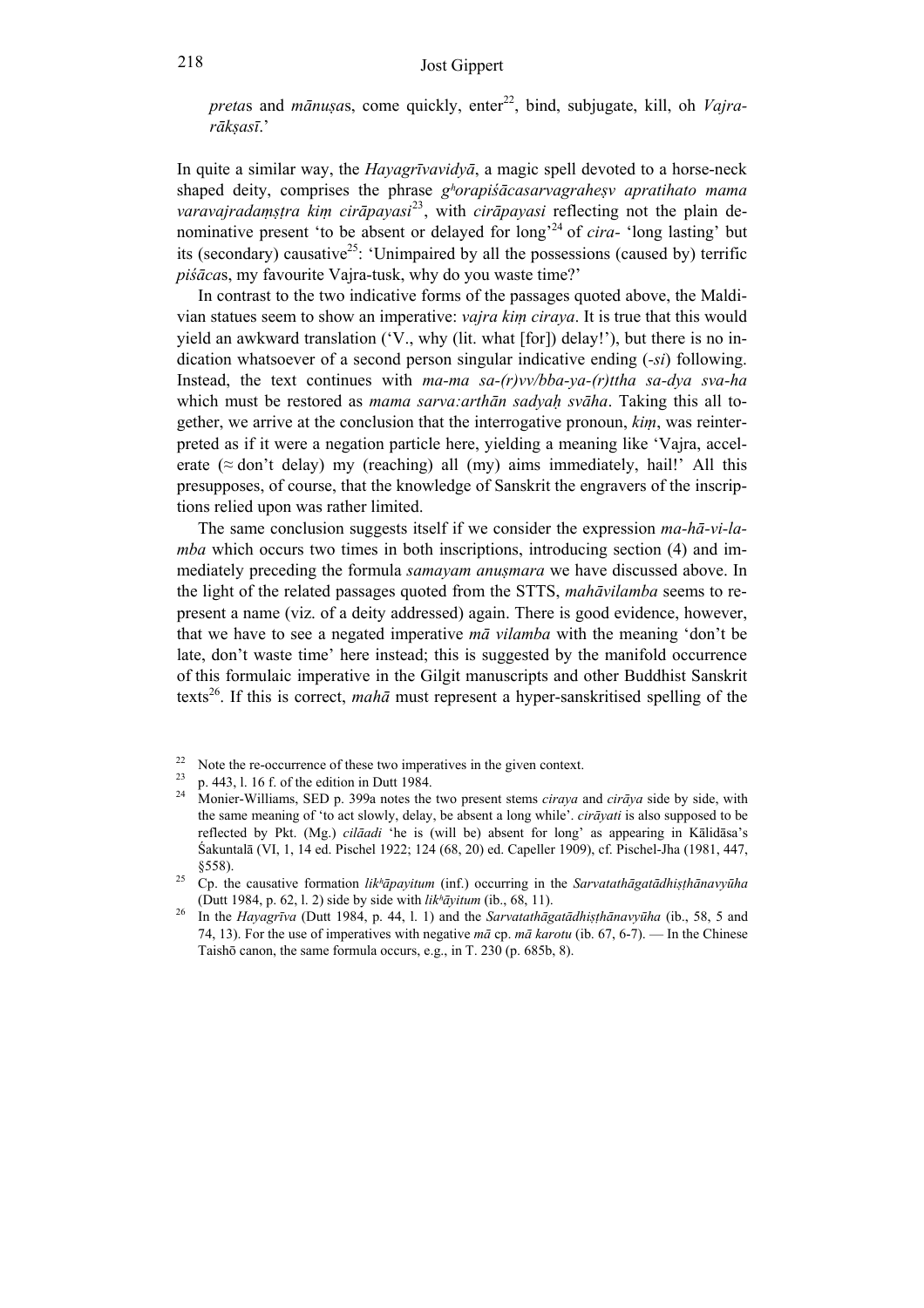prohibitive particle, *mā*, which was triggered by the regular equivalence of Skt. *mahā* and Insular Pkt. *mā* 'big' emerging from the early loss of intervocalic *-h-*.

 As a last example of this type, I quote the sequence *vya-gra-sa-rmma-ni-vā-sak(uru)* which is attested within section (2) of both inscriptions. For this sequence, too, we find a parallel in the STTS, in the formula *vyāghra-carma nivasana*<sup>27</sup>. Whether this is about 'wearing a tiger's skin' (of *ni-√*4.*vas* 'to clothe, dress oneself') or, rather, 'residing on' it (of  $ni-\sqrt{5}$ , *vas* 'to sojourn, dwell, inhabit')<sup>28</sup> must remain open. It can be taken for granted, however, that we have an imperative construction of the same expression here, sc. *vyāghra-carma nivāsa(m) kuru,* 'wear' or 'reside on a tiger's skin!'<sup>29</sup>.

 The parallels quoted above are not only decisive for the establishment of the texts underlying the inscriptions but also for a general account of late Maldivian Buddhism and its affinities. The fact that we have Vajrayānic texts of the *dhāraṇī* genre written in Sanskrit here leaves no room for the wide-spread assumption that Maldivian culture was, at the time in question, a mere off-shoot of its Srī Lankan counterpart. This is all the more true since no traces whatsoever of Pāli texts or even words have been found on the Maldives so far. Instead, the Maldives must from now on be taken seriously as one more region where we can expect to find texts written in Buddhist Sanskrit, thus adding a new area of concern to Klaus Mylius' statement according to whom "the importance of *dhāraṇī*s in the cultural history ... of large areas of Asia must not be underestimated"<sup>30</sup>.

#### *Bibliography*

- Bell 1940: H.C.P. B., The Máldive Islands. Monograph on the History, Archeology, and Epigraphy. Colombo.
- Capeller 1909: Kālidāsa's Śakuntalā (kürzere Textform). Mit kritischen und erklärenden Anmerkungen hrsg. v. Carl Capeller. Leipzig: H. Haessel.
- CBETA 2002: Chinese Electronic Tripitaka Series. Taisho Tripitaka Vol. 1-55 & 85. (CD-ROM version). Taipei.
- <sup>27</sup> Ed. Yamada (1981, p. 324, l. 11; cf. the Chinese transcript by Dānapāla in T. 882, 400c 14f.); the same formula is contained in the "Essential Dharani of the Blue-Necked Bodhisattva who Contemplates Spontaneously", transcribed by Amoghavajra, Taishō canon text T. 1111 (p. 490a, 22).

- <sup>29</sup> In the latter meaning, we would have to assume a haplographical loss of the locative ending in *carmani*. That this was understood as underlying is perhaps suggested by the Tibetan version which reads "VYAGHRA CARRMANI and omits -VASANA" (Yamada 1981, 324 n. 3).
- <sup>30</sup> K. Mylius, Geschichte der Literatur im alten Indien, Leipzig 1983, 415: "Dagegen darf nicht verschwiegen werden, daß die kulturgeschichtliche Bedeutung der Dhāraṇīs, besonders für die außerindischen Länder des Mahāyāna-Buddhismus und damit für große Teile Asiens, nicht unterschätzt werden sollte."

<sup>&</sup>lt;sup>28</sup> Cf. Monier-Williams, SED p. 559a for the two lemmas.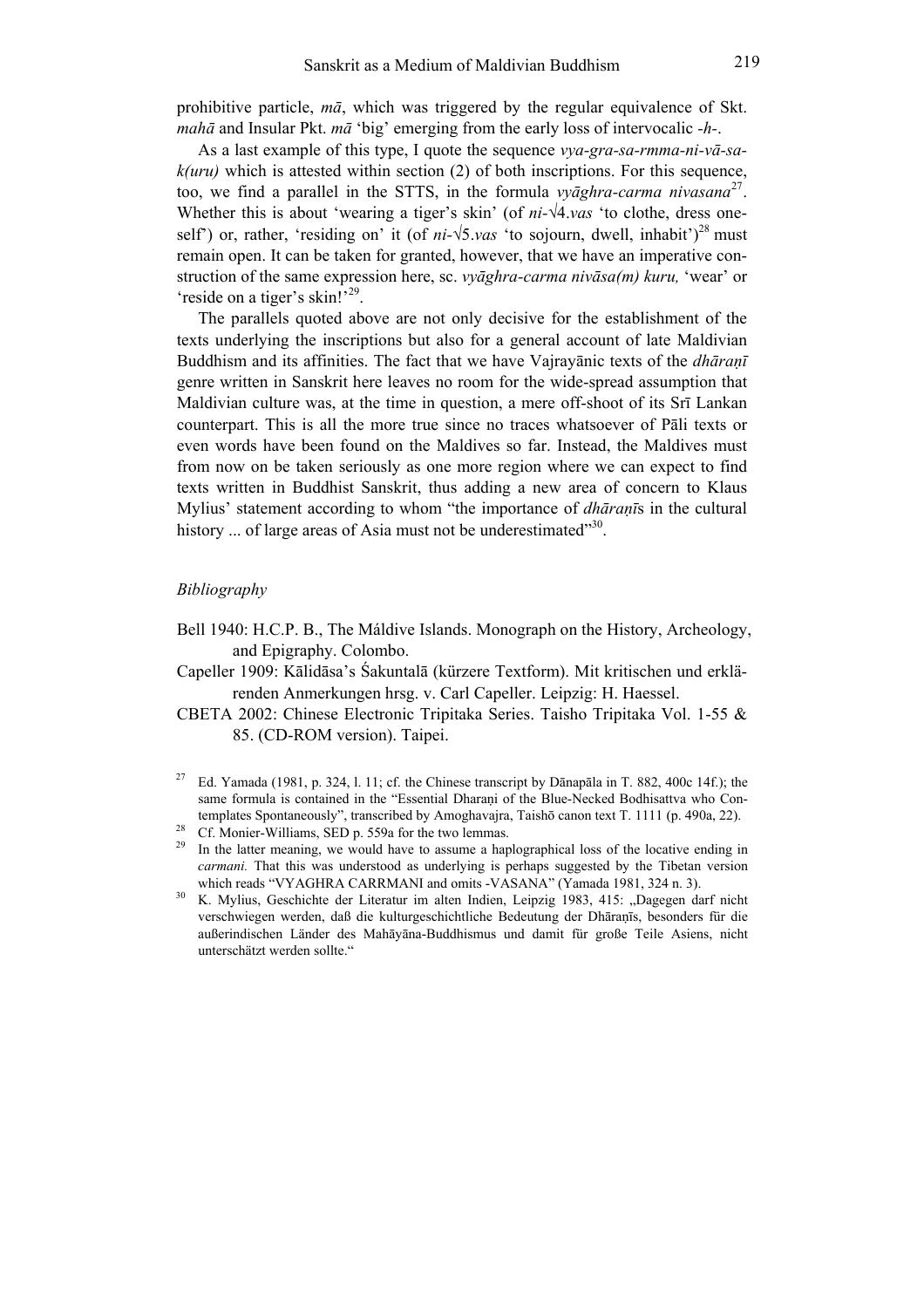Dutt 1984: Gilgit manuscripts, ed. by Nalinaksha D., vol. 1, 2nd ed., Delhi.

- Edgerton, BHSD: Franklin E., Buddhist Hybrid Sanskrit Grammar and Dictionary. Vol II.: Dictionary. New Haven 1953 / Repr. Delhi / Varanasi / Patna / Madras 1985.
- Fritz 2002: Sonja F., The Dhivehi Language. A Descriptive and Historical Grammar of Maldivian and Its Dialects. Vols. 1-2. Würzburg: Südasien-Institut, Universität Heidelberg 2002 (Beiträge zur Südasienforschung, 191)
- Fritz / Gippert (1999): Towards a Historical Phonology of Maldivian. In: Chr. Zinko / M. Ofitsch (eds.), 125 Jahre Indogermanistik in Graz. Graz: Leykam 2000, pp. 139-152.
- Gippert (2000): Early New Persian as A Medium of Spreading Islam. In: L. Paul (ed.), Persian Origins - Early Judaeo-Persian and the Emergence of New Persian. Collected Papers of the Symposium, Göttingen 1999. Wiesbaden: Harrassowitz 2003, pp. 31-47
- Gippert (forthcoming 2003): Jost G., A glimpse into the Buddhist past of the Maldives. I: An early Prakrit inscription. To appear in WZKS, 2004.
- Karlgren 1923: Bernhard K., Analytic Dictionary of Chinese and Sino-Japanese. Paris: Geuthner / Repr. Taipei: Ch'eng-wen 1975.
- Lokesh Chandra / Snellgrove 1981: L.Ch. / David L. S. (eds.), Sarva-tathāgatatattva-saṅgraha. Facsimile reproduction of a Tenth Century Sanskrit Manuscript from Nepal. New Delhi (Śata-pitaka series, 269).
- Monier-Williams, SED: Monier M.-W., A Sanskrit-English Dictionary. New ed., Oxford 1899 / Repr. 1951.
- Naseema 1999: N. Mohamed, Dhivehi Writing Systems. Male' (National Centre for Linguistic and Historical Research).
- Pischel 1922: Richard P. (ed.), Kalidasa's Śakuntala, an ancient Hindu Drama. 2nd ed. Cambridge, Mass. (Harvard Oriental Series, 16).
- Pischel/Jha 1981: R. P., A Grammar of Prākrit Languages. Translated by Subhadra Jhā. 2nd rev. ed. Delhi / Varanasi / Patna.
- Rüdenberg 1963: Werner R., Chinesisch-deutsches Wörterbuch. 3. erw., völlig neu bearb. Aufl. von Hans O.H. Stange. Hamburg: Cram / de Gruyter.
- Tholal 2002: Ahmed Th., The National Museum. Male' (National Centre for Linguistic and Historical Research).
- Vaidya 1961: Mahāyāna-sūtra-saṃgraha, pt. 1, ed. P.L. V., Darbhanga 1961 [= Buddhist Sanskrit Texts, 17]
- Yamada 1981: Isshi Y. (ed.), Sarva-tathāgata-tattva-saṅgraha nāma mahāyānasūtra. New Delhi (Śata-piṭaka series, 262).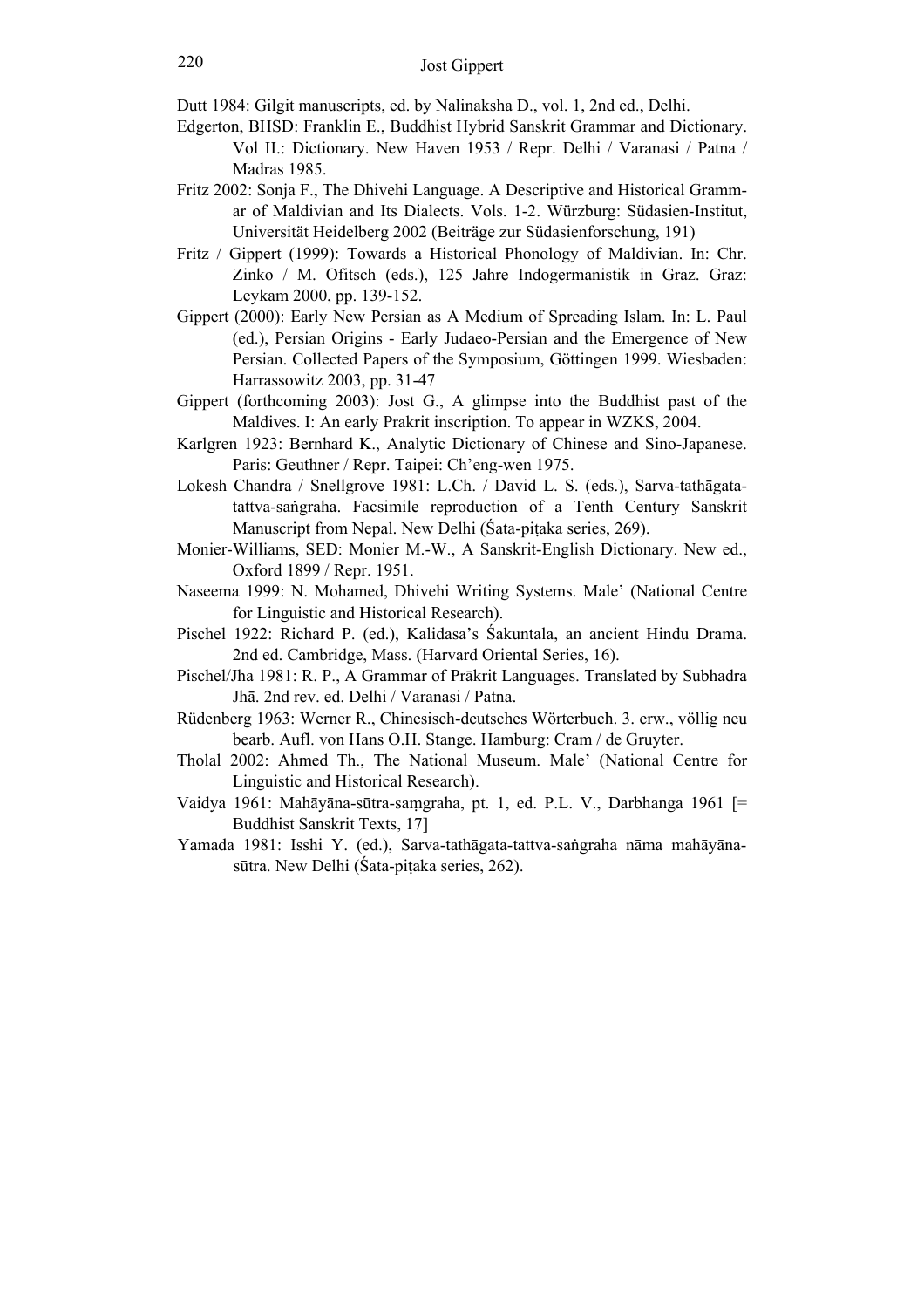

Fig. 1: Buddhist statue, found in the islands' capital, Male, in the 1960ies. National Museum of the Maldives.